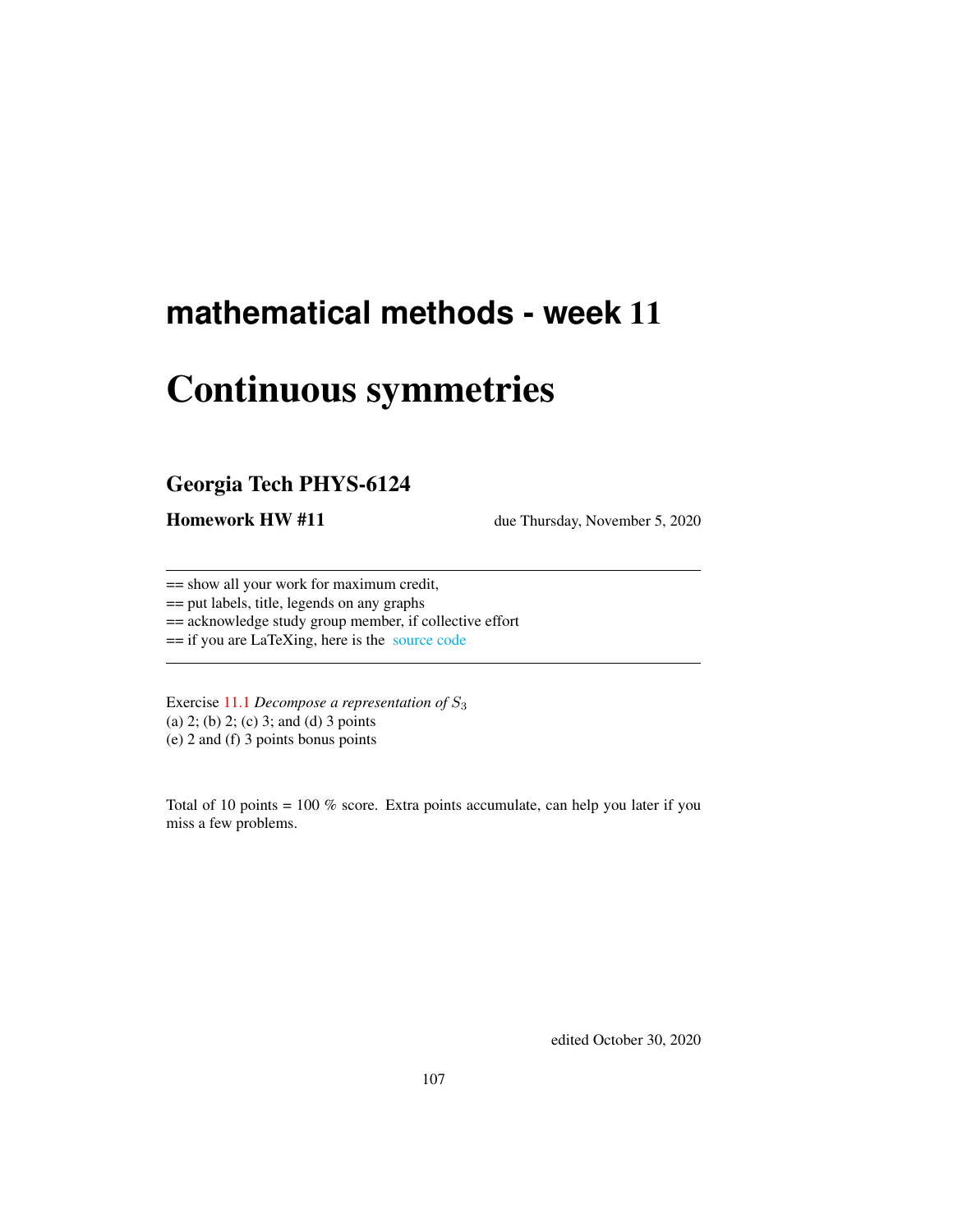108 *MATHEMATICAL METHODS - WEEK* 11. CONTINUOUS SYMMETRIES

# Week 11 syllabus Tuesday, October 27, 2020

I have given up Twitter in exchange for Tacitus & Thucydides, for Newton & Euclid; & I find myself much the happier. — [Thomas Jefferson](https://founders.archives.gov/documents/Jefferson/03-04-02-0334) to John Adams, 21 January 1812

*Clip 1 - They still do not get it!*

This week's lectures are related to AWH Chapter 17 *Group Theory, Sect. 17.7 Continuous groups* [\(click here\).](http://ChaosBook.org/library/ArWeHa13chap17Group-Theory.pdf) The fastest way to watch any week's lecture videos is by letting YouTube run the [course playlist \(click here\).](https://www.youtube.com/watch?v=3NeR6RqNA6g&list=PLVcaOb64gCp-J115RvfOhE1Yb4s584Mho&index=109)

- Lie groups, sect. [11.2](#page-5-0)
	- Definition of a Lie group
	- Cyclic group  $C_N \rightarrow$  continuous SO(2) plane rotations
	- Infinitesimal transformations,  $SO(2)$  generator of rotations
	- $SO(2)$  (group element) = exp(generator)
- *Clip 2 What is a symmetry?*
- *Clip 3 Group element; transformation generator*
- *Clip 4 What is a symmetry group?*
- *Clip 5 What is a group orbit?*
- *Clip 6 What is dynamics?*
- *Clip 7 Group SO(2)*
	- The  $N \to \infty$  limit of  $C_N$  gets you to the continuous Fourier transform as a representation of  $SO(2)$ , but from then on this way of thinking about continuous symmetries gets to be increasingly awkward. A fresh restart is afforded by matrix groups, and in particular the mother unitary group  $U(n) = U(1) \otimes SU(n)$ , which contains all other compact groups, finite or continuous, as subgroups.
- *Clip 10 Unitary groups are mothers of all finite / compact symmetries. (1 h 4 min)*
	- *Discussion 1 How did we get the Lie algebra? Why is (almost) every symmetry we care about a subgroup of an unitary group? (9 min)*
	- *Discussion 2 How did we get the SO(2) generator? (2 min)*

### Optional viewing and reading

*Clip 8 - Infinitesimal symmetries: Lie derivative*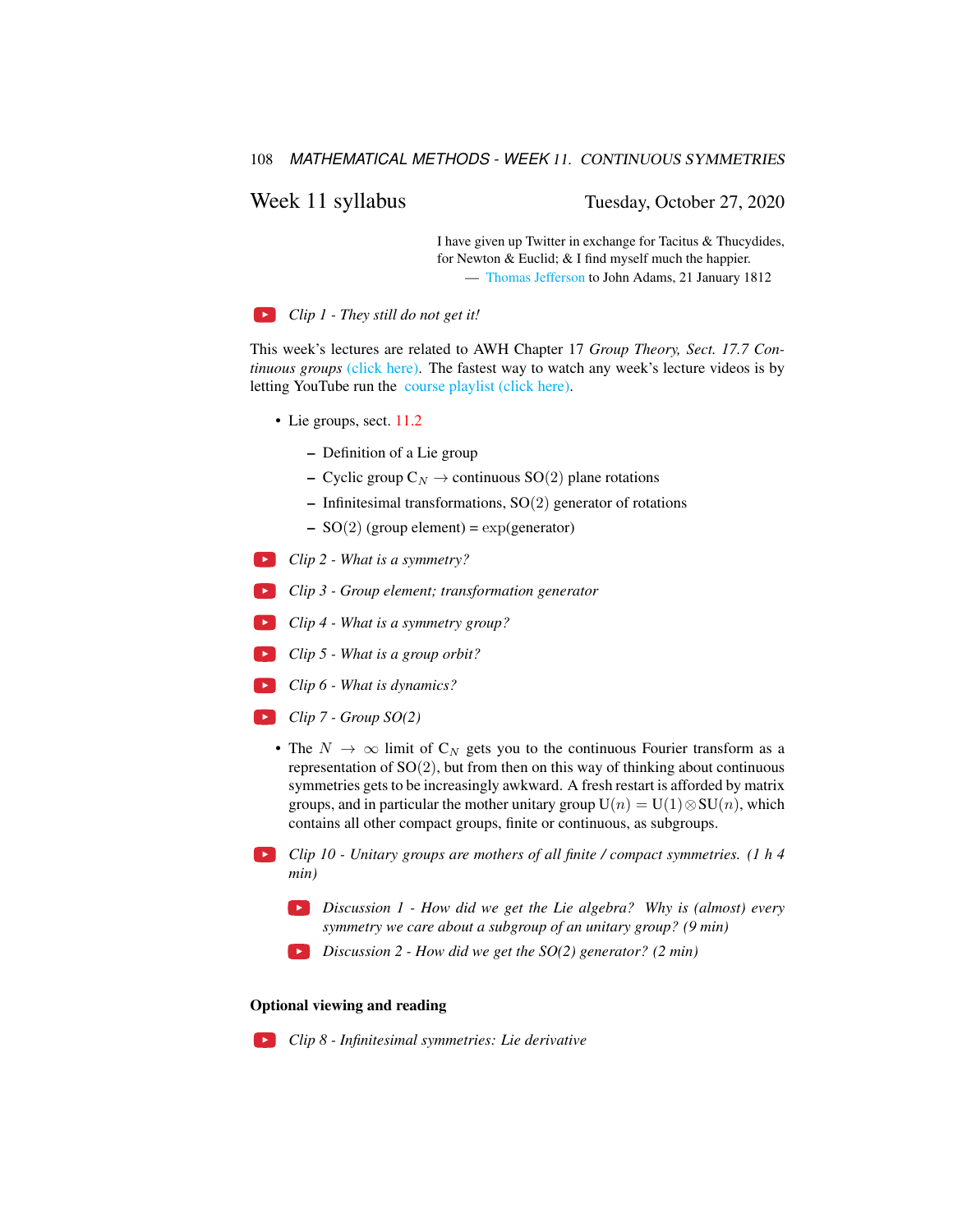- *Clip 9 Symmetries of solutions. (18 min)*
- *Clip 11 Special orthogonal group SO(n). (9 min)*
- *Clip 12 Symplectic group Sp(n). (9 min)*
	- *Discussion 3 Orthogonal and unitary transformations*
- *Rant 1 Is beauty symmetry? The first piece of art found in China is a perfect disk carved out of jade. All of Bach is symmetries. (9 min)*
- *Rant 2 students find letter A beautifully symmetric, but Predrag finds zero 'O' the most beautiful grade. (1 min)*
- *Rant 3 SO*(3) *SU*(2) *preview and a long rant listen to it at your own risk. Roger Penrose thoughts on quantum spacetime and quantum brain. Are laws of physics time invariant? Waiting for dark energy to go away. Arrow of time. (17 min)*
- *Rant 4 SO*(3) *SU*(2) *preview and a long rant listen to it at your own risk. Get this: math uses 2d complex vectors (spinors) to build our real 3d space. And all we see - starlight, graphene, greenhouse effect, helioseismography, gravitational wave detectors - it is all irreps! (12 min)*
- *Rant 5 Help me, I'm bullied by a mathematician. (3 min)*
- *Rant 6 you can always count on Prof. Z. (1/2 min)*

#### Week 10 stragglers

- *Discussion 1 There might be many examples of it, but a 'group' itself is an abstract notion. (3 min)*
- *Discussion 2 Fourier modes are so simple, that no one calls them irreps. But add more symmetries, and there have to be fewer irreps. (11 min)*
- *Discussion 3 what are these "characters"? And why is there a* Journal of Linear Algebra*, today? Inconclusive blah blah. (12 min)*
- *Discussion 4 Homework. (3 min)*

**Question** 11.1. Henriette Roux, pondering exercise [11.1,](#page-9-0) writes

Q I want to make sure I understand the concept of irreducible representations. In the last homework, we saw that

- 1. if a representation (which can be thought of as a sort of basis) is reducible, all group element matrices can be simultaneously diagonalized. I want to be able to see how this definition of reducibility matches with the notion of block diagonalizability of an overall representation D(g).
- 2. AWH p. 822-823 has a discussion of this, but I'm wondering if there's an intuitive way to connect these two definitions or if it's just linear algebra.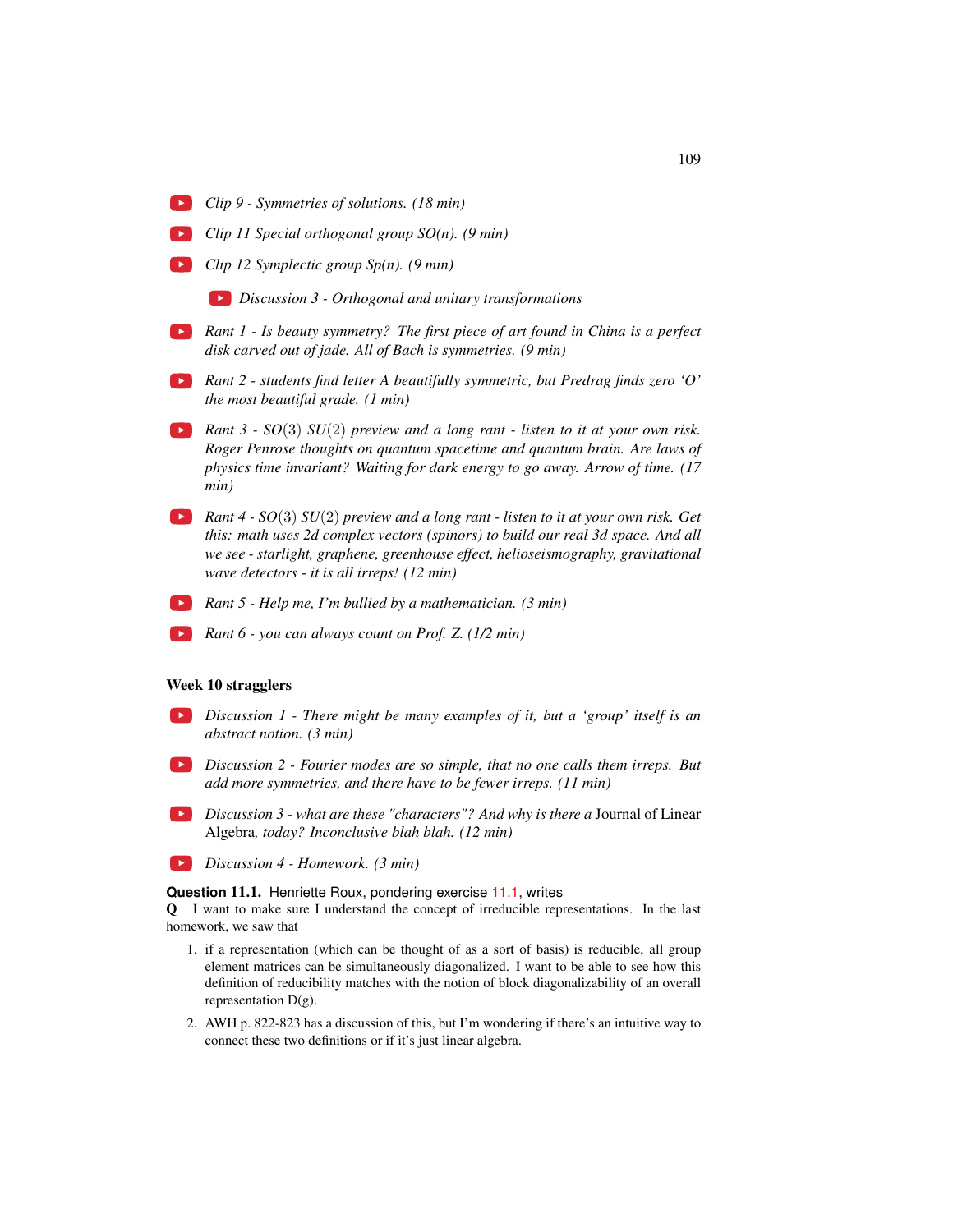#### 110 *MATHEMATICAL METHODS - WEEK* 11. CONTINUOUS SYMMETRIES

- 3. We familiarized ourselves with the concept of (conjugacy) classes in the last homework. Here, we now add in the concept of character, which, according to AWH, is just the trace of any matrix in a given class (and every matrix of the same class will have the same trace b/c of the properties of classes/traces).
- 4. So to find the characters for a given representation (part c), we just need to find the classes and then take the trace of a matrix representation in each class?
- 5. My next and related question then concerns what character means conceptually. Does it relate classes to other classes within a given representation, or different representations (whether reducible or not), or both? AWH says that "the set of characters for all elements and irreducible representations of a finite group defines an orthogonal finite-dimensional vector space."
- 6. How does a vector space come about from a set of traces, each of which I normally think of as just a number, like the determinant? And finally,
- 7. how can we use our knowledge of classes/character to find irreducible representations, since that seems to be an important goal in examining a group.
- 8. exercise [11.1](#page-9-0) (c) says to find the characters for this representation, which seems to imply that character depends on representation. But I would've thought that character, which is a trace of a matrix, is invariant under any similarity transform, which is how you get from a reducible representation to an irreducible representation.
- 9. Also, this is more of a guess than anything, but do the multiplicities of irreducible representations correspond to the multiplicity of characters (i.e. the number of elements in each class)? If so, why? (Or if not, why not?)
- 10. Same thing for classes, correct?. Classes shouldn't depend on representation b/c they can be thought of as corresponding to a physical operation (e.g. transposition or cyclic permutation), something which is independent of basis.

.

A Great framing for a discussion, thanks! I'll probably reedit this post several times, everybody's input is very welcome. Items numbered as in above:

- (2) My favorite step-by-step, pedagogical exposition are the chapters 2 *Representation Theory and Basic Theorems* and 3 *Character of a Representation* of Dresselhaus *et al.* [\[2\]](#page-7-0). There is too much material for our course, but if you want to understand it once for all times, it's worth your time.
- (3) Correct.
- (4) Correct. Note, however, that while every matrix representation has a trace, and thus a character, you want to decompose this character into the sum of irrep characters, as it is obvious after the block diagonalization has been attained.
- (5) The unitary diagonalization matrix, whose entries are characters, takes character-weighted sums of classes in order to project them onto irreps, just like what the Fourier representation does. The result, as we know from projection operators of weeks  $1 \& 2$ , are mutually orthogonal sub-spaces.
- (6) Whenever you do not understand something about finite groups, ask yourself how does it work for finite lattice Fourier representation?

There the vector space comes via a unitary transformation from the configuration coordinates (where each group element is represented by a full matrix) to the diagonalized, irreducible subspaces coordinates (Fourier modes).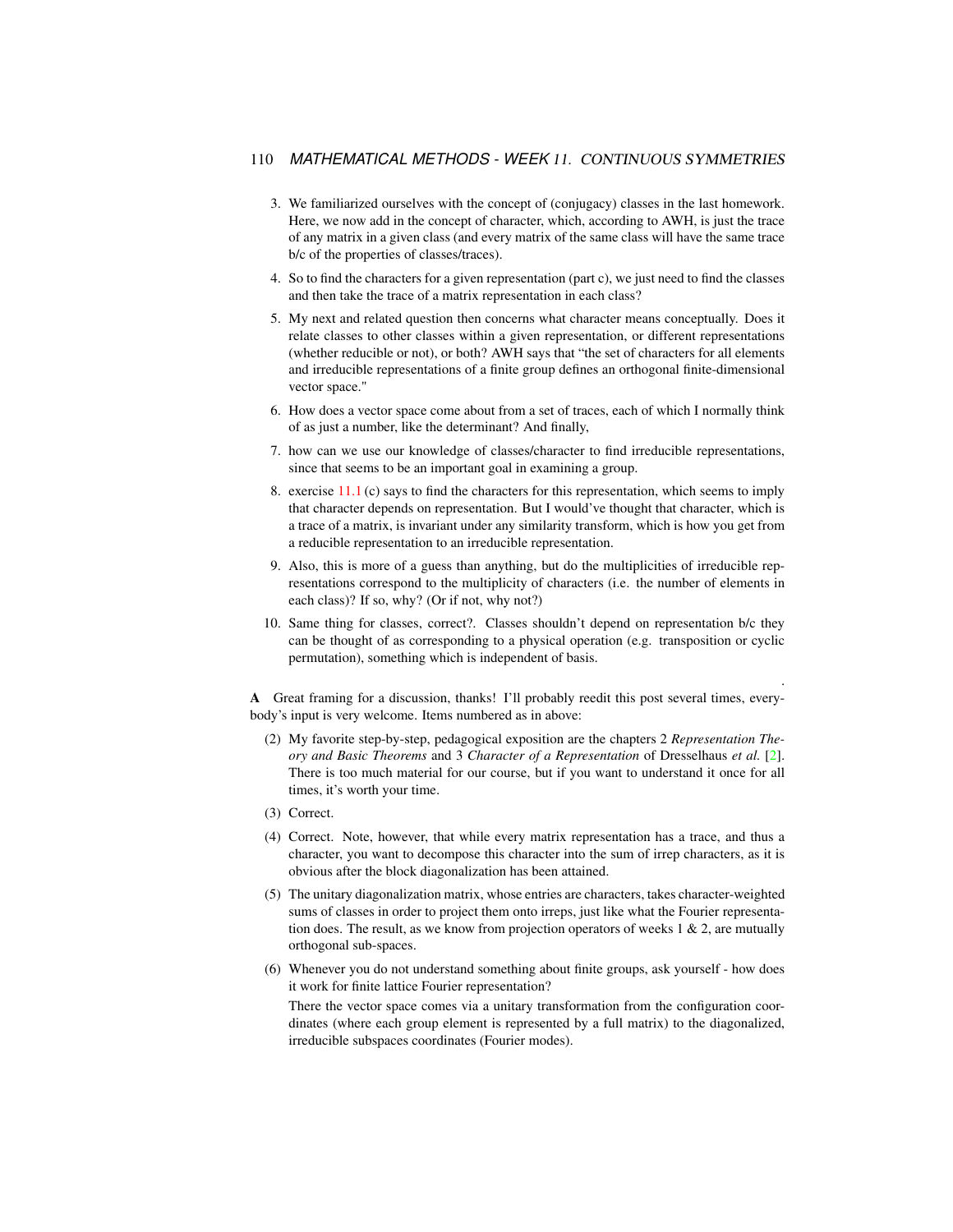The unitary  $\mathcal F$  matrix is full of  $\omega^{ij}$ , ie, characters of the cyclic group  $C_n$ . That's where the characters come from.

Now mess up  $C_3$  by adding a reflection. Dihedral group  $D_3$ , the group of rotations and reflections, has more symmetry constrains, it cannot have 6 irreps, as reflection invariance mixes together the two senses of rotation. Now there are 3 classes, ie, kinds of things the group does: nothing, flip, rotate. The unitary transformation that diagonalizes group element matrices is now morally a smaller unitary  $[3 \times 3]$  matrix from 'classes' in configuration space to 'irreps' in the diagonalized representation, where some sub-spaces must have dimension higher than one.

The surprise, for me, is that the entries in the unitary diagonalization matrix can still be written as traces of irreps, ie, characters. For me it is a calculation, a beautiful example of mathematics leading us somewhere where our intuition falls short. If you find a good intuitive explanation somewhere, please let us all know.

- (7) That's automatic, now. Each irrep has a projection operator associated with it. In weeks 1 & 2 we constructed it as a sub-product of factors in Hamilton-Cayley formula. Now we know we can write it -just as we did with the Fourier representation- as sum over all class group actions, each weighted by a the irrep's character.
- (8) Characters are elements of the unitary matrix with one index running over classes, the other over irreps. So you expect character to differ from representation to representation; very clear from D<sup>3</sup> character table. As always, you already know that from the Fourier representation example.
- (9) Good question. The do not. Dresselhaus *et al.* [\[2\]](#page-7-0) has the answer enter it here once you understand it.
- (10) Correct.

# 11.1 Lie groups

In week 1 we introduced projection operators  $(1.20)$ . How are they related to the character projection operators constructed in the group theory lectures? While the character orthogonality might be wonderful, it is not very intuitive - it's a set of solutions to a set of symmetry-consistent orthogonality relations. You can learn a set of rules that enables you to construct a character table, but it does not tell you what it means. Similar thing will happen again when we turn to the study of continuous groups: all semisimple Lie groups will be classified by Killing and Cartan by a more complex set of orthogonality and integer-dimensionality (Diophantine) constraints. You obtain all possible Lie algebras, but have no idea what their geometrical significance is.

In my own Group Theory book [\[1\]](#page-7-1) I (almost) get all simple Lie algebras using projection operators constructed from invariant tensors. What that means is easier to understand for finite groups, and here I like the [Harter'](http://www.uark.edu/ua/modphys/markup/PSDS_Info.html)s exposition [\[4\]](#page-8-0) best. Harter constructs 'class operators', shows that they form a basis for the algebra of 'central' or 'all-commuting' operators, and uses their characteristic equations to construct the projection operators  $(1.21)$  from the 'structure constants' of the finite group, i.e., its class multiplication tables. Expanded, these projection operators are indeed the same as the ones obtained from character orthogonality.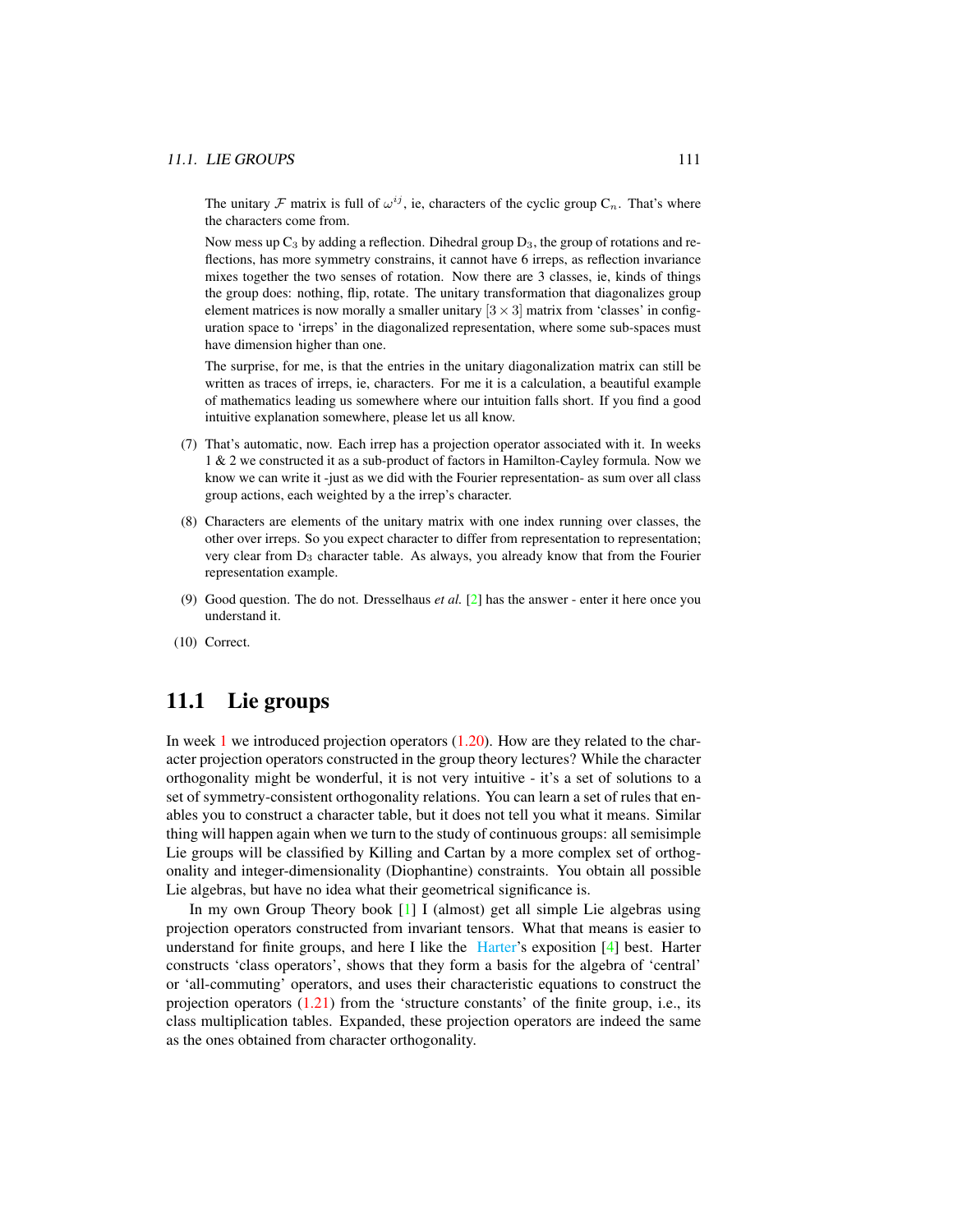# <span id="page-5-0"></span>11.2 Continuous symmetries : unitary and orthogonal

This [week's lectures](https://www.youtube.com/watch?v=3NeR6RqNA6g&list=PLVcaOb64gCp-J115RvfOhE1Yb4s584Mho&index=109) are not taken from any particular book, they are about basic ideas of how one goes from finite groups to the continuous ones that any physicist should know. We have worked one example out earlier, in week 9 and ChaosBook [Sect. A24.4.](http://ChaosBook.org/chapters/ChaosBook.pdf#section.X.4) It gets you to the continuous Fourier transform as a representation of  $U(1) \simeq SO(2)$ , but from then on this way of thinking about continuous symmetries gets to be increasingly awkward. So we need a fresh restart; that is afforded by matrix groups, and in particular the unitary group  $U(n) = U(1) \otimes SU(n)$ , which contains all other compact groups, finite or continuous, as subgroups.

The main idea in a way comes from discrete groups: the cyclic group  $C<sub>N</sub>$  is generated by the powers of the smallest rotation by  $\Delta\theta = 2\pi/N$ , and in the  $N \to \infty$ limit one only needs to understand the commutation relations among  $T_\ell$ , generators of infinitesimal transformations,

$$
D(\Delta \theta) = 1 + i \sum_{\ell} \Delta \theta_{\ell} T_{\ell} + O(\Delta \theta^2).
$$
 (11.1)

These thoughts are spread over chapters of [my book](http://birdtracks.eu/) *Group Theory - Birdtracks, Lie's, and Exceptional Groups* [\[1\]](#page-7-1) that you can steal from my website, but the book itself is too sophisticated for this course. If you ever want to learn some group theory in depth, you'll have to petition the School to offer it.

# 11.2.1 Lie groups for pedestrians

l. ≽.

[...] which is an expression of consecration of angular momentum.

— Mason A. Porter's student

**Definition:** A Lie group is a topological group  $G$  such that (i)  $G$  has the structure of a smooth differential manifold, and (ii) the composition map  $G \times G \to G : (g, h) \to$  $gh^{-1}$  is smooth, i.e.,  $\mathbb{C}^{\infty}$  differentiable.

Do not be mystified by this definition. Mathematicians also have to make a living. The compact Lie groups that we will deploy here are a generalization of the theory of  $SO(2) \simeq U(1)$  rotations, i.e., Fourier analysis. By a 'smooth differential manifold' one means objects like the circle of angles that parameterize continuous rotations in a plane, figure [11.1,](#page-6-0) or the manifold swept by the three Euler angles that parameterize SO(3) rotations.

By 'compact' one means that these parameters run over finite ranges, as opposed to parameters in hyperbolic geometries, such as Minkowsky  $SO(3, 1)$ . The groups we focus on here are compact by default, as their representations are linear, finite-dimensional matrix subgroups of the unitary matrix group  $U(d)$ .

*Example 1. Circle group.* A circle with a direction, figure [11.1,](#page-6-0) is invariant under rotation by any angle  $\theta \in [0, 2\pi)$ , and the group multiplication corresponds to composition of two rotations  $\theta_1 + \theta_2$  mod  $2\pi$ . The natural representation of the group action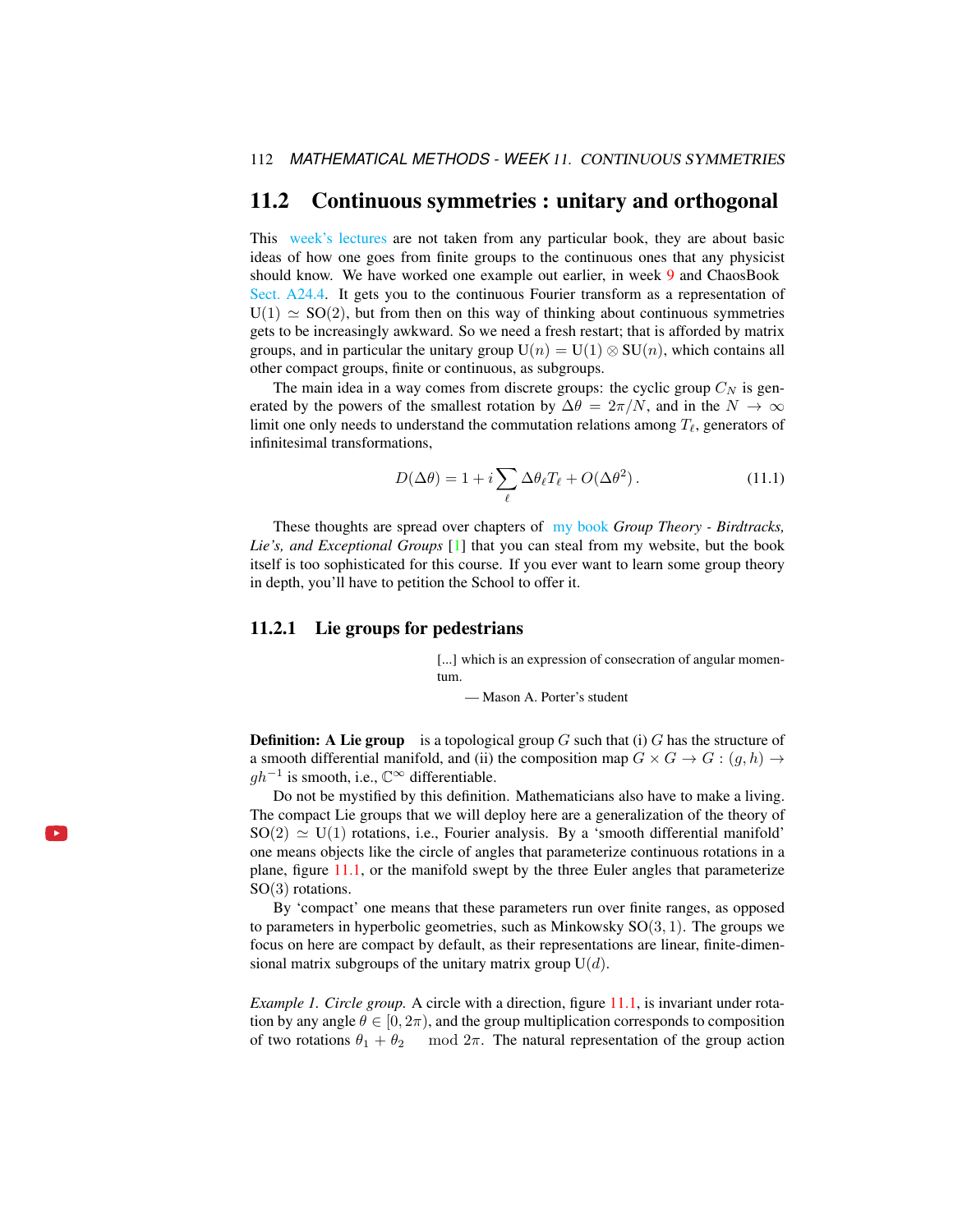

<span id="page-6-0"></span>Figure 11.1: Circle group  $S^1 = SO(2)$ , the symmetry group of a circle with directed rotations, is a compact group, as its natural parametrization is either the angle  $\phi \in$  $[0, 2\pi)$ , or the perimeter  $x \in [0, L)$ .

is by a complex numbers of absolute value 1, i.e., the exponential  $e^{i\theta}$ . The composition rule is then the complex multiplication  $e^{i\theta_2}e^{i\theta_1} = e^{i(\theta_1 + \theta_2)}$ . The circle group is a *continuous group*, with infinite number of elements, parametrized by the continuous parameter  $\theta \in [0, 2\pi)$ . It can be thought of as the  $n \to \infty$  limit of the cyclic group  $C_n$ . Note that the circle divided into n segments is *compact*, in distinction to the infinite lattice of integers Z, whose limit is a *line* (noncompact, of infinite length).

An element of a  $\left[ d \times d \right]$  -dimensional matrix representation of a *Lie group* continuously connected to identity can be written as

$$
g(\phi) = e^{i\phi \cdot T}, \qquad \phi \cdot T = \sum_{a=1}^{N} \phi_a T_a, \qquad (11.2)
$$

where  $\phi \cdot T$  is a *Lie algebra* element,  $T_a$  are matrices called 'generators', and  $\phi =$  $(\phi_1, \phi_2, \cdots, \phi_N)$  are the parameters of the transformation. Repeated indices are summed throughout, and the dot product refers to a sum over Lie algebra generators. Sometimes it is convenient to use the Dirac bra-ket notation for the Euclidean product of two real vectors  $x, y \in \mathbb{R}^d$ , or the product of two complex vectors  $x, y \in \mathbb{C}^d$ , i.e., indicate complex  $x$ -transpose times  $y$  by

$$
\langle x|y\rangle = x^{\dagger}y = \sum_{i}^{d} x_{i}^{*}y_{i}.
$$
 (11.3)

Finite unitary transformations  $\exp(i\phi \cdot T)$  are generated by sequences of infinitesimal steps of form

<span id="page-6-1"></span>
$$
g(\delta\phi) \simeq 1 + i\delta\phi \cdot T, \quad \delta\phi \in \mathbb{R}^N, \quad |\delta\phi| \ll 1, \tag{11.4}
$$

where  $T_a$ , the *generators* of infinitesimal transformations, are a set of linearly independent  $[d \times d]$  hermitian matrices (see figure [11.2](#page-7-2) (b)).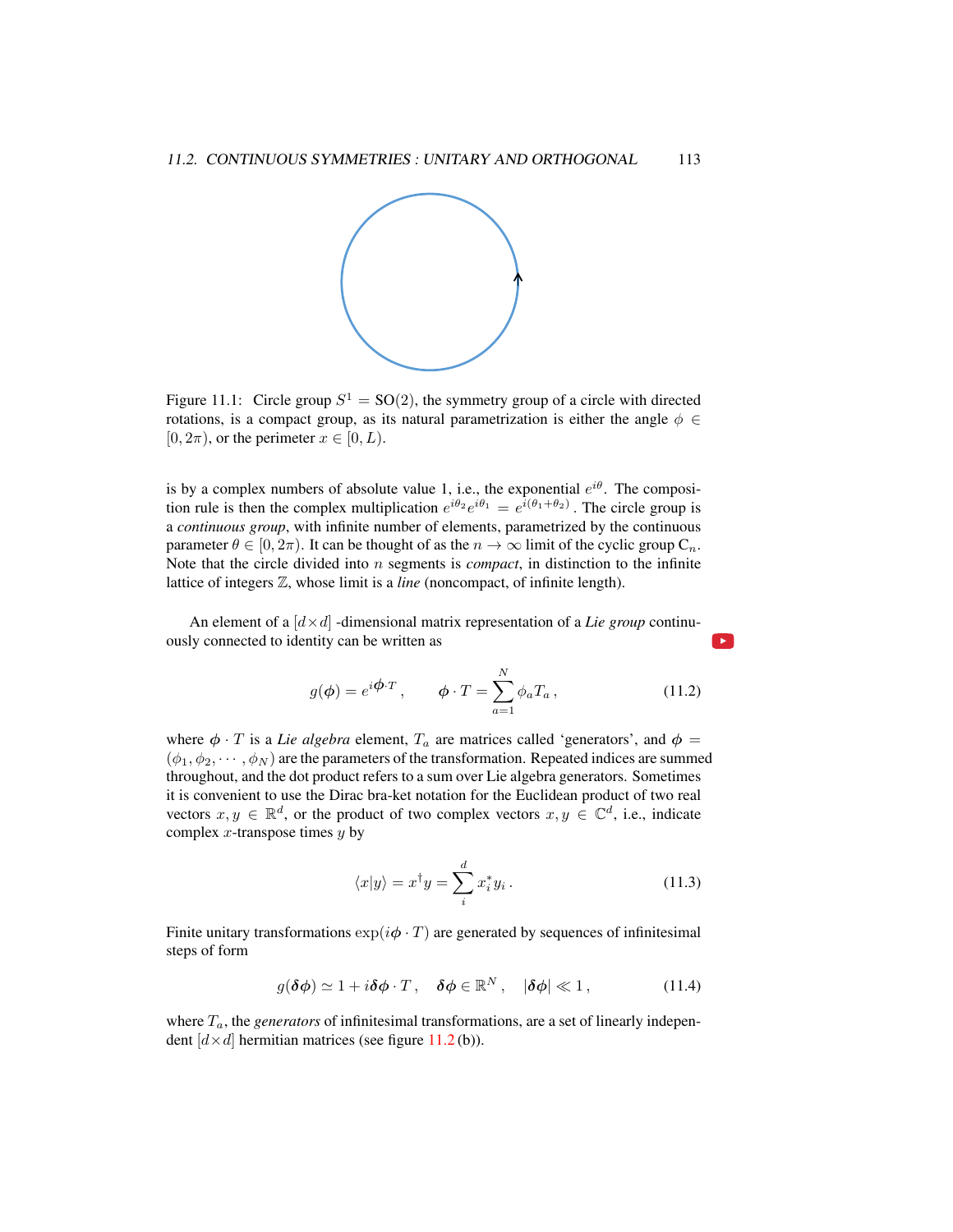

Manifold traced out by action of G for all possible group elements  $q$ 

<span id="page-7-2"></span>Figure 11.2: (a) Lie algebra fields  $\{t_1, \dots, t_N\}$  span the tangent space of the group orbit  $\mathcal{M}_x$  at state space point x, see [\(11.6\)](#page-7-3) (figure from [WikiMedia.org\)](https://commons.wikimedia.org/wiki/File:Image_Tangent-plane.svg). (b) A global group transformation  $g: x \to x'$  can be pieced together from a series of infinitesimal steps along a continuous trajectory connecting the two points. The group orbit of state space point  $x \in \mathbb{R}^d$  is the N-dimensional manifold of all actions of the elements of group  $G$  on  $x$ .

The reason why one can piece a global transformation from infinitesimal steps is that the choice of the "origin" in coordinatization of the group manifold sketched in figure  $11.2$  (a) is arbitrary. The coordinatization of the tangent space at one point on the group manifold suffices to have it everywhere, by a coordinate transformation  $g$ , i.e., the new origin y is related to the old origin x by conjugation  $y = g^{-1}xg$ , so all tangent spaces belong the same class, they are geometrically equivalent.

Unitary and orthogonal groups are defined as groups that preserve 'length' norms,  $\langle gx|gx \rangle = \langle x|x \rangle$ , and infinitesimally their generators [\(11.4\)](#page-6-1) induce no change in the norm,  $\langle T_a x | x \rangle + \langle x | T_a x \rangle = 0$ , hence the Lie algebra generators  $T_a$  are hermitian for,

$$
T_a^\dagger = T_a \,. \tag{11.5}
$$

The flow field at the state space point  $x$  induced by the action of the group is given by the set of  $N$  tangent fields

<span id="page-7-3"></span>
$$
t_a(x)_i = (T_a)_{ij} x_j , \qquad (11.6)
$$

which span the d-dimensional *group tangent space* at state space point x, parametrized by  $\delta\phi$ .

For continuous groups the Lie algebra, i.e., the algebra spanned by the set of  $N$  generators  $T_a$  of infinitesimal transformations, takes the role that the  $|G|$  group elements play in the theory of discrete groups (see figure [11.2\)](#page-7-2).

# References

- <span id="page-7-1"></span>[1] P. Cvitanovic,´ *[Group Theory: Birdtracks, Lie's and Exceptional Groups](https://press.princeton.edu/titles/8839.html)* (Princeton Univ. Press, Princeton NJ, 2004).
- <span id="page-7-0"></span>[2] M. S. Dresselhaus, G. Dresselhaus, and A. Jorio, *[Group Theory: Application to](http://dx.doi.org/10.1007/978-3-540-32899-5) [the Physics of Condensed Matter](http://dx.doi.org/10.1007/978-3-540-32899-5)* (Springer, New York, 2007).
- <span id="page-7-4"></span>[3] M. Hamermesh, *[Group Theory and Its Application to Physical Problems](http://dx.doi.org/10.1119/1.1941790)* (Dover, New York, 1962).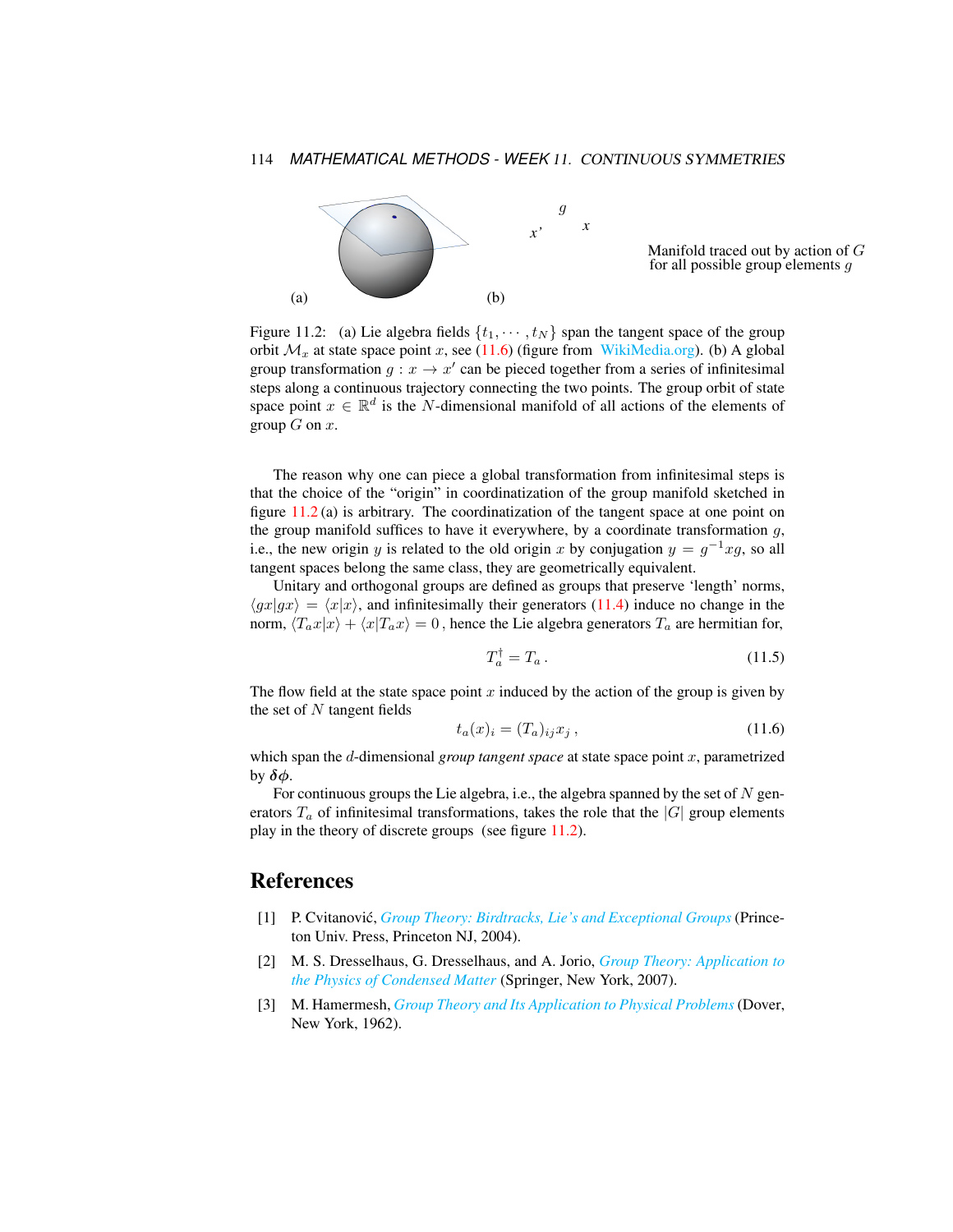## REFERENCES 115

- <span id="page-8-0"></span>[4] W. G. Harter, *[Principles of Symmetry, Dynamics, and Spectroscopy](http://www.uark.edu/ua/modphys/markup/PSDS_Info.html)* (Wiley, New York, 1993).
- <span id="page-8-1"></span>[5] M. Tinkham, *[Group Theory and Quantum Mechanics](http://dx.doi.org/10.1016/c2013-0-01646-5)* (Dover, New York, 2003).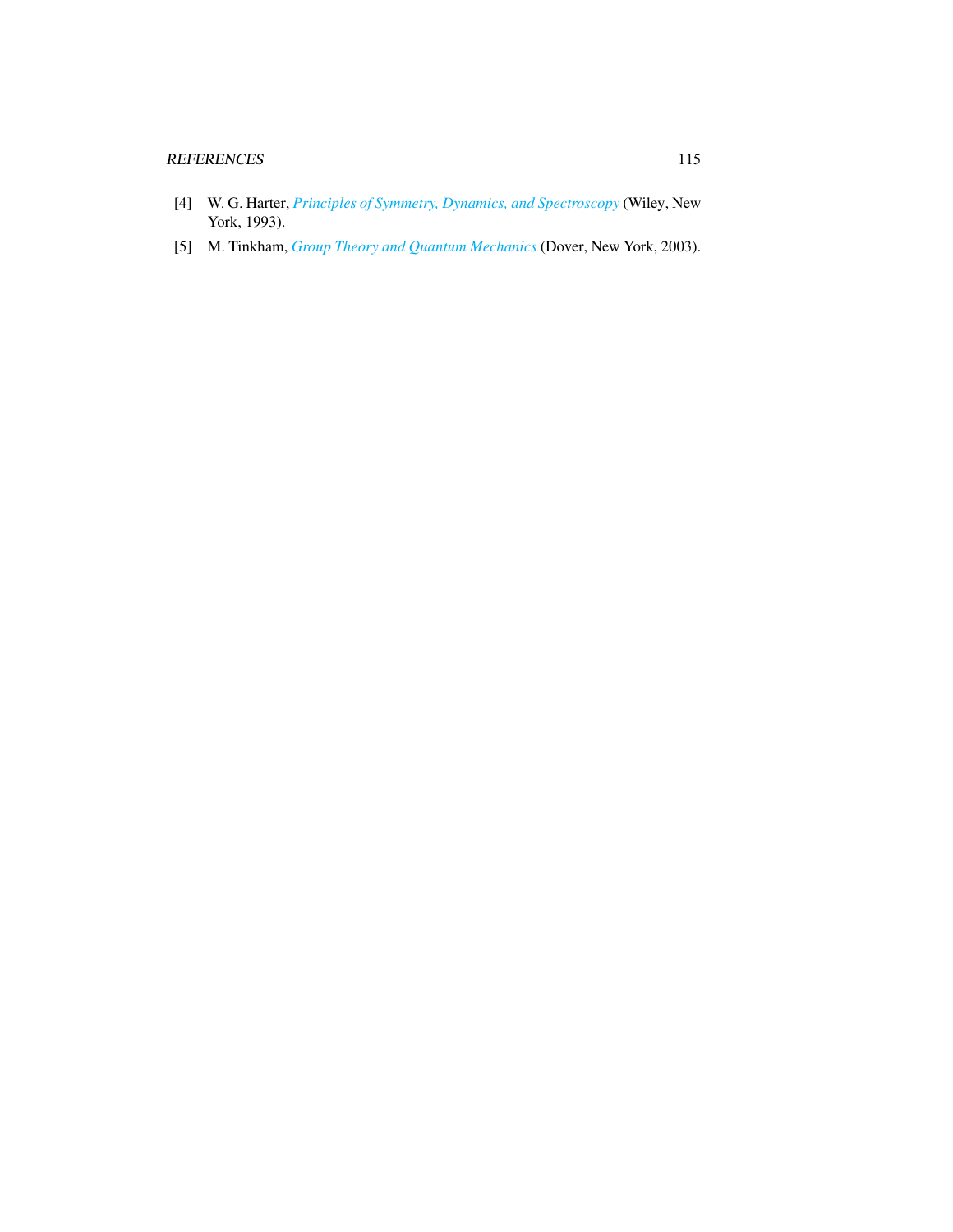,

# **Exercises**

<span id="page-9-0"></span>11.1. Decompose a representation of  $S_3$ . Consider a reducible representation  $D(g)$ , i.e., a representation of group element  $g$  that after a suitable similarity transformation takes form

$$
D(g) = \begin{pmatrix} D^{(a)}(g) & 0 & 0 & 0 \\ 0 & D^{(b)}(g) & 0 & 0 \\ 0 & 0 & D^{(c)}(g) & 0 \\ 0 & 0 & 0 & \ddots \end{pmatrix}
$$

with character for class  $C$  given by

$$
\chi(\mathcal{C})=c_a\,\chi^{(a)}(\mathcal{C})+c_b\,\chi^{(b)}(\mathcal{C})+c_c\,\chi^{(c)}(\mathcal{C})+\cdots,
$$

where  $c_a$ , the multiplicity of the *ath* irreducible representation (colloquially called "irrep"), is determined by the character orthonormality relations,

$$
c_a = \overline{\chi^{(a)*} \chi} = \frac{1}{h} \sum_{k}^{class} N_k \chi^{(a)}(\mathcal{C}_k^{-1}) \chi(\mathcal{C}_k).
$$
 (11.7)

Knowing characters is all that is needed to figure out what any reducible representation decomposes into!

As an example, let's work out the reduction of the matrix representation of  $S_3$  permutations. The identity element acting on the three objects  $(a, b, c)^\top$ , arranged as components of a 3-vector, is a  $[3 \times 3]$  identity matrix,

$$
D(E) = \begin{pmatrix} 1 & 0 & 0 \\ 0 & 1 & 0 \\ 0 & 0 & 1 \end{pmatrix}
$$

Transposing the first and second object yields  $(b, a, c)^\top$ , represented by the matrix

$$
D(A) = \begin{pmatrix} 0 & 1 & 0 \\ 1 & 0 & 0 \\ 0 & 0 & 1 \end{pmatrix}
$$

since

$$
\begin{pmatrix} 0 & 1 & 0 \\ 1 & 0 & 0 \\ 0 & 0 & 1 \end{pmatrix} \begin{pmatrix} a \\ b \\ c \end{pmatrix} = \begin{pmatrix} b \\ a \\ c \end{pmatrix}
$$

- a) Find all six matrices for this representation.
- b) Split this representation into its conjugacy classes.
- c) Evaluate the characters  $\chi(C_i)$  for this representation.
- d) Determine multiplicities  $c_a$  of irreps contained in this representation.
- e) Construct explicitly all irreps.
- f) Explain whether any irreps are missing in this decomposition, and why.